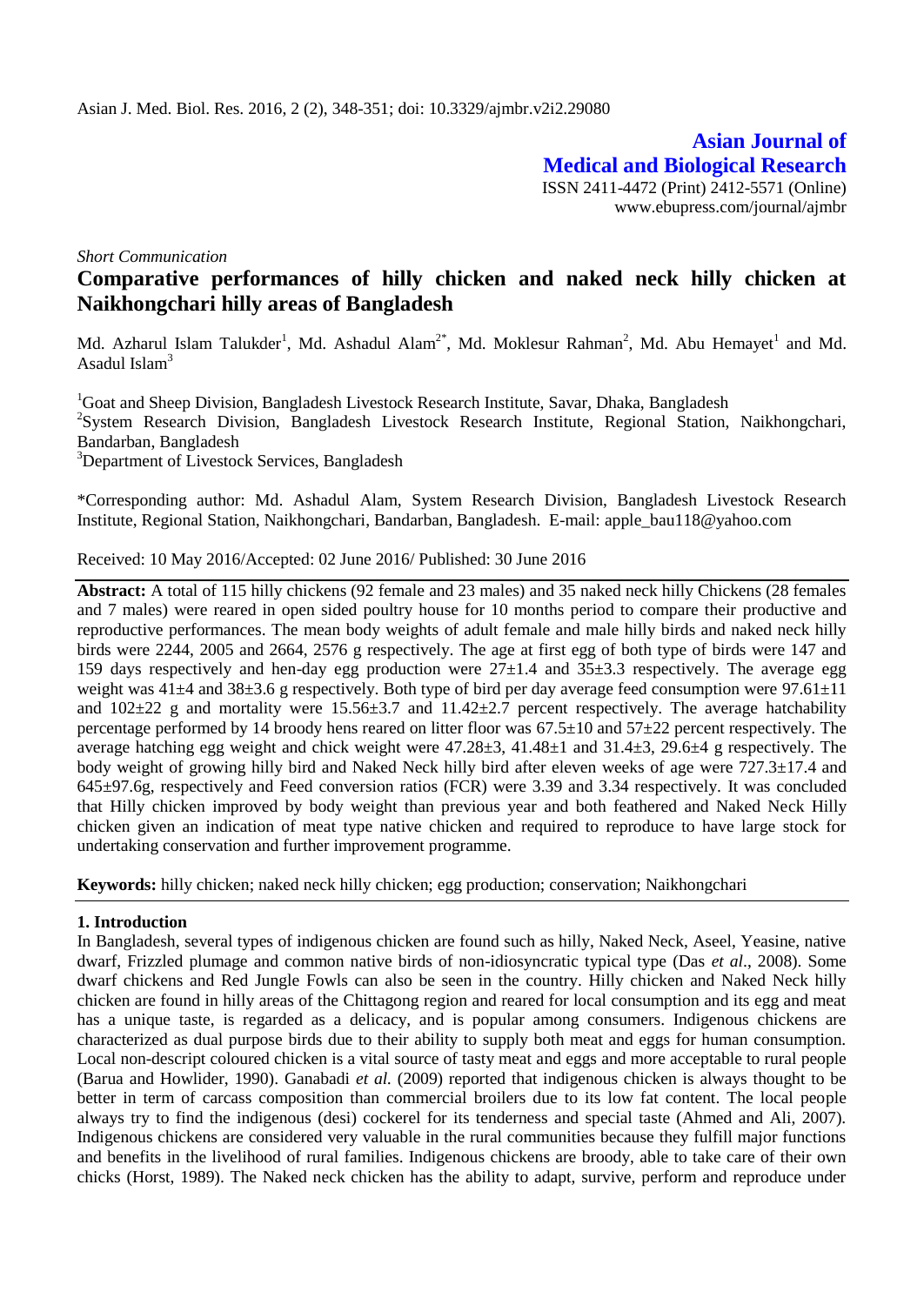harsh, hot and humid climatic conditions better than the normal feathered birds (Yakubu *et al*., 2008). Faruque *et al*. (2013) reported that hilly chicken was superior to non-descriptive deshic and naked neck in terms of body weight gain. The heavier body size of the hilly chickens indicated that it can be used as slow growing meat type chicken in Bangladesh. Rahman *et al.* (2012) observed 937g body weight of Hilly chicken with 2.89 feed conversion efficiency at 10 weeks of age. As the market price of hilly chicken are much higher than commercial table birds, so benefit-cost can be analyzed to find their economic potentiality. Indiscriminate random breeding among native chicken and unplanned crossing with exotic breed have been eroding the original characteristics of native chicken. So the local genetic resources have been going to be under threat gradually. Conservation and preservation of genetic resources as insurance against future needs has become a topic of mounting concern (Crowford, 1984). There is little information and little research studies has been done to know the productive and reproductive performance of native chicken of hilly regions. Although few works has been done on hilly chicken but the productive potentiality of Naked Neck hilly chicken is not well documented. The local germplasm of hilly chicken and Naked Neck hilly chicken should be collected and conserved precisely for future use and selection for pure breeding is necessary for their development as a meat producing native bird. Therefore, this study was undertaken with the objectives of the Productive and Reproductive Performances of hilly chicken and naked neck hilly chicken and their conservation and improvement at hilly areas.

#### **2. Materials and Methods**

The experiment was conducted in open sided poultry house at Naikhongchari regional station Research farm of BLRI for 10 months period. A total of 115 adult hilly chickens (92 females and 23 males) and 35 adult naked neck hilly chickens (28 females and 7 males) were placed in colony cages as 5 birds (4 females and 1 male) in a cage. The chicks were reared on floor, littered with rice husk. Sufficient number of feeders and drinkers were placed in the poultry house. Standard starter, grower and layer feed was offered adlibitum and there was a continuous supply of fresh drinking water during rearing period. A vaccination schedule was followed against Ranikhet and Fowl Pox diseases. Birds were de-wormed on a regular interval. Necessary hygienic measure was taken to ensure bio-security. Natural hatching was performed by mother hen reared on litter (rise husk) floor and conventional bamboo basket was used as hatching nest. Data on egg production, egg weight, fertility, hatchability, feed consumption, body weight and mortality were recorded regularly.

The statistical analysis was done using 'SPSS' 2011 statistical programme to compute analysis of variance (ANOVA) for randomized complete block design (RCBD). Differences among the treatment means were determined by Duncan's Multiple Range Test (DMRT) (Duncan, 1955).

#### **3. Results and Discussion**

The average body weight of both type of adult birds were shown in Table 1, where up to 30 weeks of age. The adult body weight of hen and cock of hilly chicken were higher than that of naked neck hilly chicken and was no significant difference.

| <b>Parameters</b>                              | <b>Hilly chicken</b><br>Naked neck hilly chicken |                 | Level of     |
|------------------------------------------------|--------------------------------------------------|-----------------|--------------|
|                                                | $Mean \pm SE$                                    | $Mean \pm SE$   | significance |
| Body weight of adult hen(g) $(30 \text{ wks})$ | $2244 \pm 134$                                   | $2005+79$       | <b>NS</b>    |
| Body weight of adult cock (g) (30 wks)         | $2664 \pm 68$                                    | $2576 \pm 68$   | <b>NS</b>    |
| Egg production $(H.D)$ %                       | $27+1.4$                                         | $35 + 3.3$      | <b>NS</b>    |
| Egg weight $(g)$                               | $41 + 4$                                         | $38+3.6$        | <b>NS</b>    |
| Age at $1st$ egg (d)                           | 147                                              | 159             | <b>NS</b>    |
| Feed consumption (g/bird/d)                    | $97.61 \pm 11$                                   | $102+22$        | <b>NS</b>    |
| Mortality $(\%)$                               | $15.56 \pm 3.7$                                  | $11.42 \pm 2.7$ | <b>NS</b>    |

## **Table 1. Performance of hilly chicken and naked neck hilly chicken at Naikhongchari regional station.**

However, the egg production of hilly chicken was reduced than previous year and there was no significant difference between hilly chicken and naked neck hilly chicken. Feed consumption of hilly chicken was slightly higher than Naked neck hilly chicken but was no significant difference. There was no significant difference of the age at first egg and mortality among the breeds.

Hatching performances were summarized in Table 2. There was no significant difference of hatchability between hilly and naked neck hilly chicken hatched by broody hens.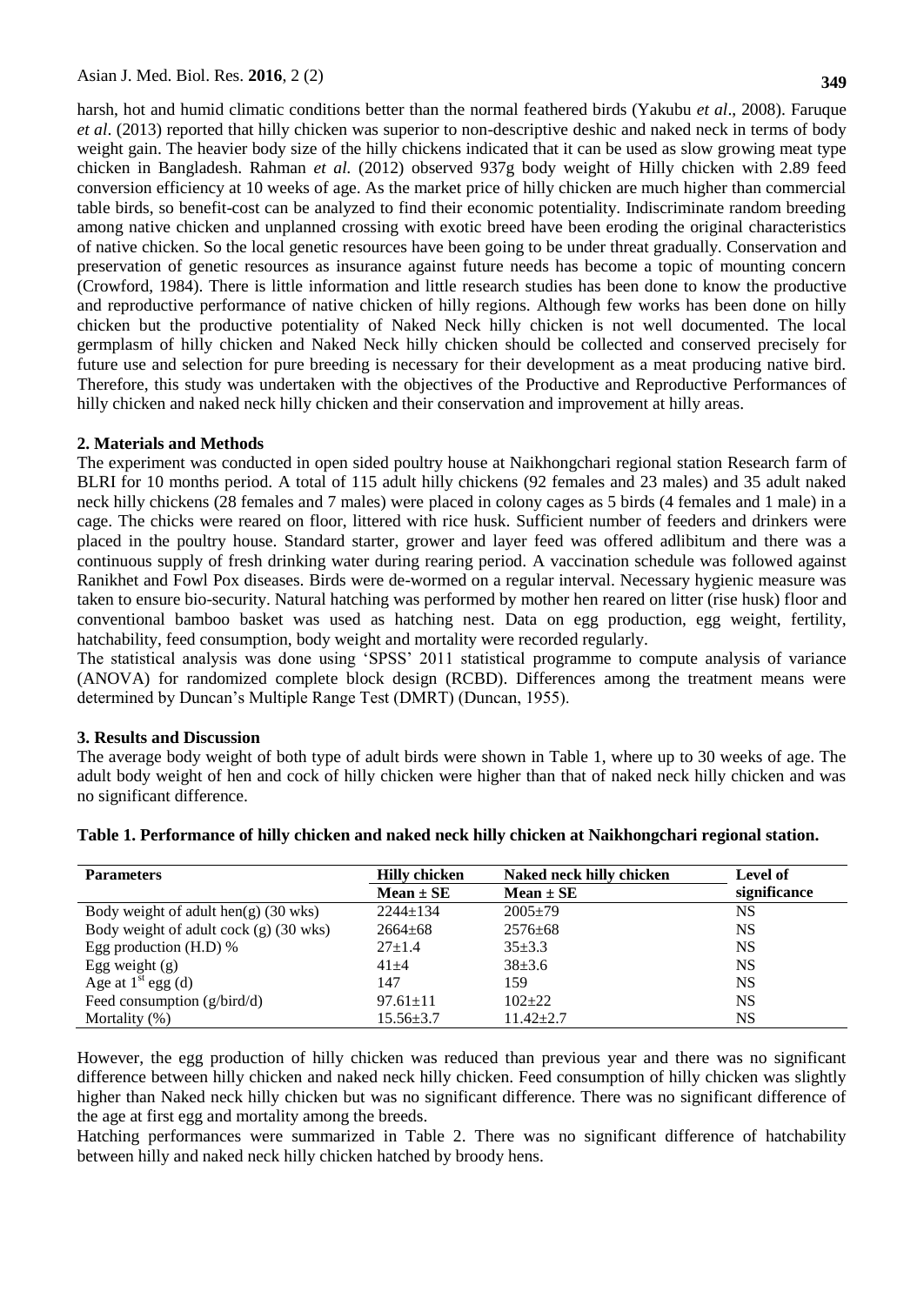| <b>Types of Bird</b>     | Egg set $(No.)$ | <b>Hatchability</b> $(\% )$<br>Egg weight $(g)$ |               | Chick weight (g) |
|--------------------------|-----------------|-------------------------------------------------|---------------|------------------|
|                          |                 | $Mean \pm SE$                                   | $Mean \pm SE$ | $Mean \pm SE$    |
| Hilly Chicken            | 153             | $47.28 \pm 3$                                   | $67.5 \pm 10$ | $31.4 \pm 3$     |
| Naked Neck Hilly Chicken | 61              | $41.48 + 1$                                     | $57 + 22$     | $29.6 \pm 4$     |
| Level of Significance    |                 | NS                                              | NS            | NS               |

## **Table 2. Hatching performance of hilly and naked neck hilly chicken as hatched by broody hens.**

However, the lower hatchability in naked neck hilly chicken might be due to the reason of summer season affect on natural hatching process.

The performance of hilly chicks and naked neck hilly chicken are shown in Table 3. There was no significant difference of body weight between hilly chicks and naked neck hilly chicks at day-old, 9 and 11 weeks of age.

## **Table 3. Performance of both growing hilly and naked neck hilly birds reared up to 11 weeks of age at Naikhongchari regional station**

| <b>Parameters</b>               |         | <b>Hilly chicks</b> | <b>Naked neck hilly chicks</b> | Level of     |
|---------------------------------|---------|---------------------|--------------------------------|--------------|
|                                 |         | $Mean \pm SE$       | $Mean \pm SE$                  | significance |
| Body weight $(g)$<br>$Age$ (Wk) | Day old | $31.4 \pm 10$       | $29.6 + 4$                     | <b>NS</b>    |
|                                 | 2       | $85.9 \pm 1.7$      | $60\pm5.3$                     | $***$        |
|                                 | 5       | $223.4 \pm 5$       | $157.8 \pm 18.8$               | **           |
|                                 | ⇁       | $350.1 \pm 7.4$     | $226.3 \pm 36.2$               | **           |
|                                 | 9       | $473.5 \pm 11.1$    | $450.6 \pm 77.9$               | <b>NS</b>    |
|                                 | 11      | $727.3 \pm 17.4$    | $645 \pm 97.6$                 | <b>NS</b>    |
| Feed Consumption $(g)$          |         | 2470                | 2160                           |              |
| Feed Conversion Ratio (FCR)     |         | 3.39                | 3.34                           |              |
| Mortality $(\%)$                |         | $6.11\pm3.75$       | $7.14 \pm 2.14$                | NS           |

The body weight of Hilly chicks at 9 weeks of age was higher than that of Faruque *et al*. (2013) of 373 g at 8 weeks of age and lower than Rahman *et al*. (2013) of 636 g at 9 weeks, and Rahman *et al*. (2013) 503 g at 8 weeks of age. The body weight of naked neck hilly chicks at 9 weeks of age was higher than that of plain land naked neck chicken (381 g) at 8 weeks as reported by Faruque *et al*. (2013). The average feed consumption per bird of Hilly chick was higher than that of naked neck hilly chicks up to 11 weeks of age. However, the feed conservation ratio of naked neck hilly chicks was slightly better than that of hilly chicks. The mortality of hilly chicks was slightly lower than that of naked neck hilly chicks up to 11 weeks of age.

# **4. Conclusions**

From the results of this study, it was revealed that the hilly chicken and naked neck hilly chicken given an indication of meat type native chicken. Hilly chicken improved by body weight than previous year. It may be suggested that both type of chicken require reproducing to have large stock for undertaking conservation and further improvement programme.

## **Conflict of interest**

None to declare.

#### **References**

Ahmed ST and MA Ali, 2007. Performance of Synthetic, Desi, Synthetic X Desi and Synthetic X Star cross brown chicken at marketing. Proceedings of the 5<sup>th</sup> International Poultry Show and Seminar, organized by World's Poultry Science Association, Bangladesh Branch, 01-03 March, 2007, pp. 18-25.

Barua A and MAR Howlider, 1990. Prospect of native chicken in Bangladesh, Poultry Advisor, 23:57-61.

- Bhuiyan AKFH, MSA Bhuiyan and GK Deb, 2005. Indigenous chicken genetic resources in Bangladesh: Current status and future outlook. Animal Genetic Resources Information's Bulletin, 36: 73-84.
- Chowdhury SD, S Ahmed and MA Hamid, 2006. Improved feeding of Deshi chicken reared in confinement. The Bangladesh Veterinarian, 23: 29-35.
- Das SC, SD Chowdhury, MA khatun, M Nishibori, N Isobe and Y Youshimura, 2008. Poultry production profile and expected future projection in Bangladesh. World's Poultry Science Journal, 64: 99-117.